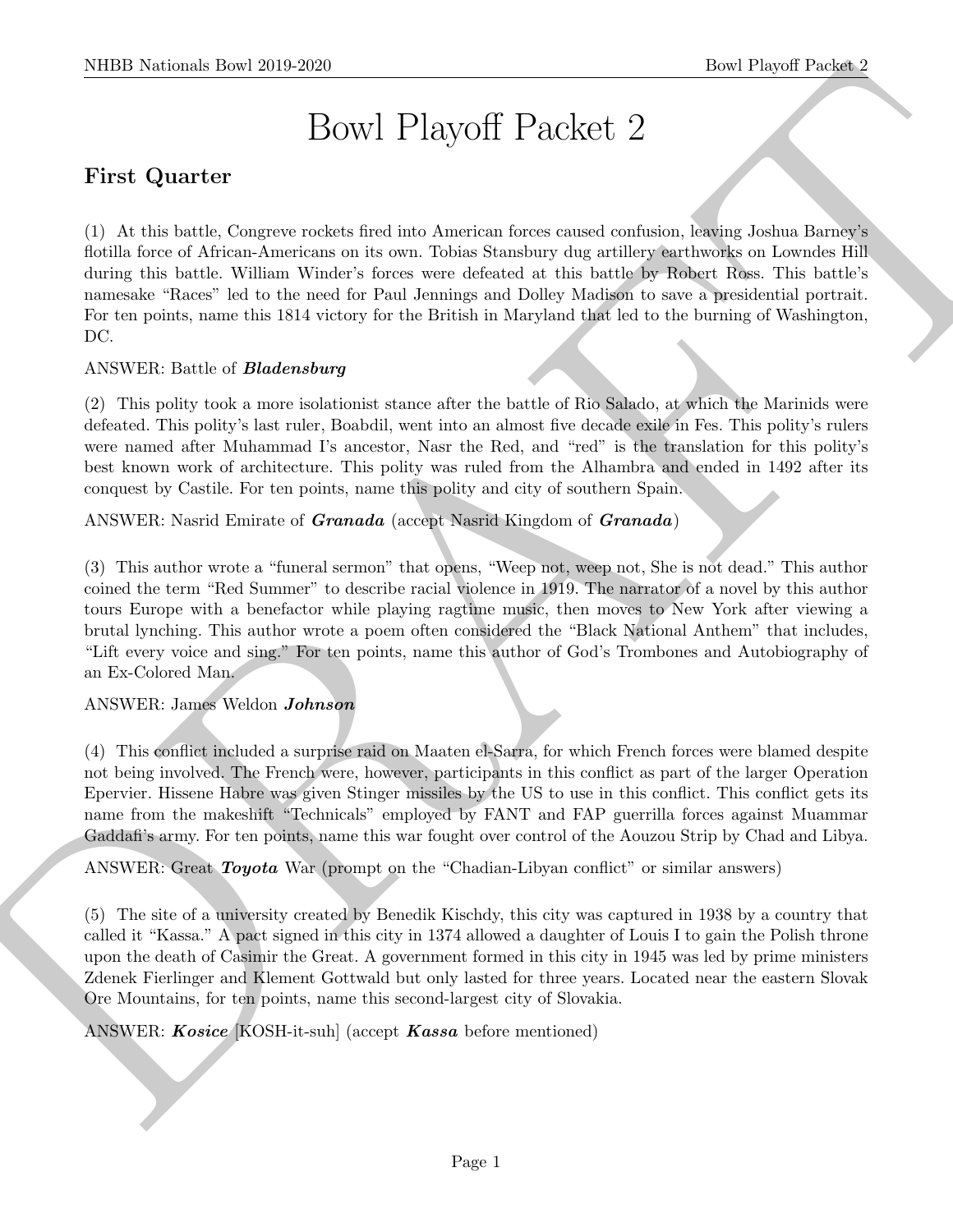(6) A battle partly named for this cardinal number took place in Henrico County and included a costly victory by George McClellan against Joseph Johnston. This number names a series of clashes of which Daniel Harvey Hill said, "It wasn't war, it was murder," after the Battle of Malvern Hill. A battle also called "Fair Oaks" includes this number and occurred a month before a series of battles with this number in which Robert E. Lee drove Union forces away from Richmond. For ten points, name this number of Days and Pines in these 1862 battles.

#### ANSWER: Seven

(7) Lack of government support was to blame for this battle's outcome according to Gary Bernsten, the head of the CIA's Jawbreaker team. Tommy Franks was blamed for not sealing off escape routes at this battle, allowing its target to flee to Parachinar. Delta operative Dalton Fury's account of this battle blames Pakistan's poor border security for its result. For ten points, name this December 2001 battle, named for a cave complex in Afghanistan's White Mountains, that failed to capture a fleeing Osama bin Laden.

#### ANSWER: Battle of Tora Bora

(8) According to legend, when this man was killed in his tent by a warrior named Brodir, a boy was wounded by the same sword stroke that beheaded this man, but the boy's wound was immediately healed. This winner at the Battle of Balech Lechta was buried at Armagh after he died in April 1014. That battle was part of a rebellion that started while this man conquered Ulster. For ten points, name this ruler who died at the Battle of Clontarf after ruling for twelve years as High King of Ireland.

#### ANSWER: Brian Boru (accept Brian Borumac Cennetig, accept Brian Boramha, accept Brian Boruma)

NIBB Noticeals how 2019-2020.<br>
(b) A bettie reaches and the souther analysis and the souther control the set of the state of the state of the state of the state of the state of the state of the state of the state of the s (9) This film ends with its protagonist relating how, during Roman triumphs, slaves would whisper into a conquerors ear, "That all is fleeting." That protagonist of this film smiles smugly after another character realizes that the protagonist had arrived in Messina before him as part of the Allied invasion of Sicily. In this film, the protagonist claims, "No bastard ever won a war by dying for his country," in a speech given to the Third Army. Bernard Montgomery is a rival of the protagonist in, for ten points, what biographical film about a namesake U.S. general?

#### ANSWER: Patton

(10) The president of this organization's Chicago branch established the Bethesda Day Nursery. A leader of this organization discussed her "Do Nothing" policy in a speech given to the "White Ribbon Army." Matilda Carse began this organization's journal, The Union Signal, and Carrie Nation started one of its chapters. Annie Wittenmeyer was the first president of, for ten points, what women's organization led by Frances Willard to promote prohibition?

ANSWER: Woman's Christian Temperance Union (accept  $WCTU$ )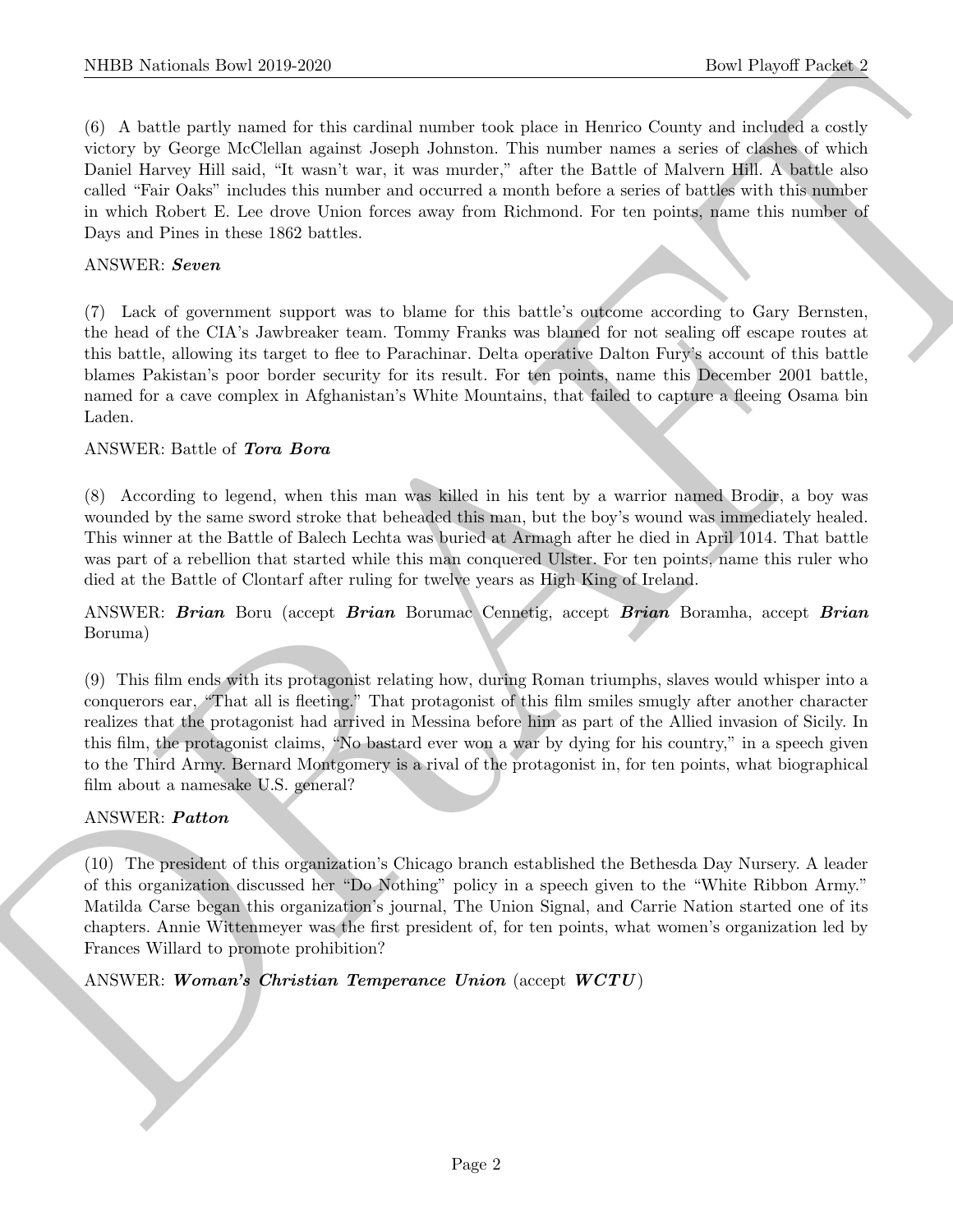## Second Quarter

SIBD Notionals how 2019-2020.<br>
Second Quarter (Constant Lie appointment of since the matrix and the constant of the state of the state of the state of the state of the state of the state of the state of the state of the s (1) Students at this university protested the appointment of Jane Fernandes after the retirement of President Irving King Jordan. Students demanded the resignation of Jane Bassett Spilman and burned effigies of Elizabeth Zinser at this university during the DPN movement. This school's founder was inspired by Alice Cogswell, who suffered from "spotted fever." For ten points, name this Washington, D.C. university where students took part in the Deaf President Now protests.

#### ANSWER: Gallaudet University

BONUS: Gallaudet graduates traditionally have their diplomas signed by the U.S. president, a tradition that began during the first term of this president, himself an 1843 West Point graduate.

ANSWER: Ulysses S. Grant

(2) The losing side of this battle initially repulsed the winning side at Oberglau under Ferdinand de Marsin, but a successful crossing of the River Nebel caused the Bavarian army to retreat. At this battle, the Duc de Tallard was captured by the Grand Alliance forces of Eugene of Savoy and the Duke of Marlborough. For ten points, name this decisive 1704 battle during the War of the Spanish Succession, the namesake of a palace built for one of its victorious commanders.

#### ANSWER: Battle of Blenheim

BONUS: Blenheim Palace is the residence of the Dukes of Marlborough and the birthplace of this British prime minister, the grandson of the 7th Duke of Marlborough.

#### ANSWER: Winston Churchill

(3) After the overthrow of this country's prime minister, Timoci Bavadra, another country launched Operation Morris Dance. Following that 1987 coup, Sitiveni Rabuka declared this country a republic. Kamisese Mara is considered the founding father of this country, in which Mahendra Chaudhry was taken hostage by George Speight. This country, united by King Cakobau, elected Frank Bainimarama as prime minister in 2007. For ten points, name this Melanesian archipelagic nation.

#### ANSWER: Republic of Fiji

BONUS: In 1865, many workers from what is now this country were abducted to work on Fiji's cotton plantations. From August 1942 to February 1943, U.S. and Japanese forces fought at this country's island of Guadalcanal.

#### ANSWER: Solomon Islands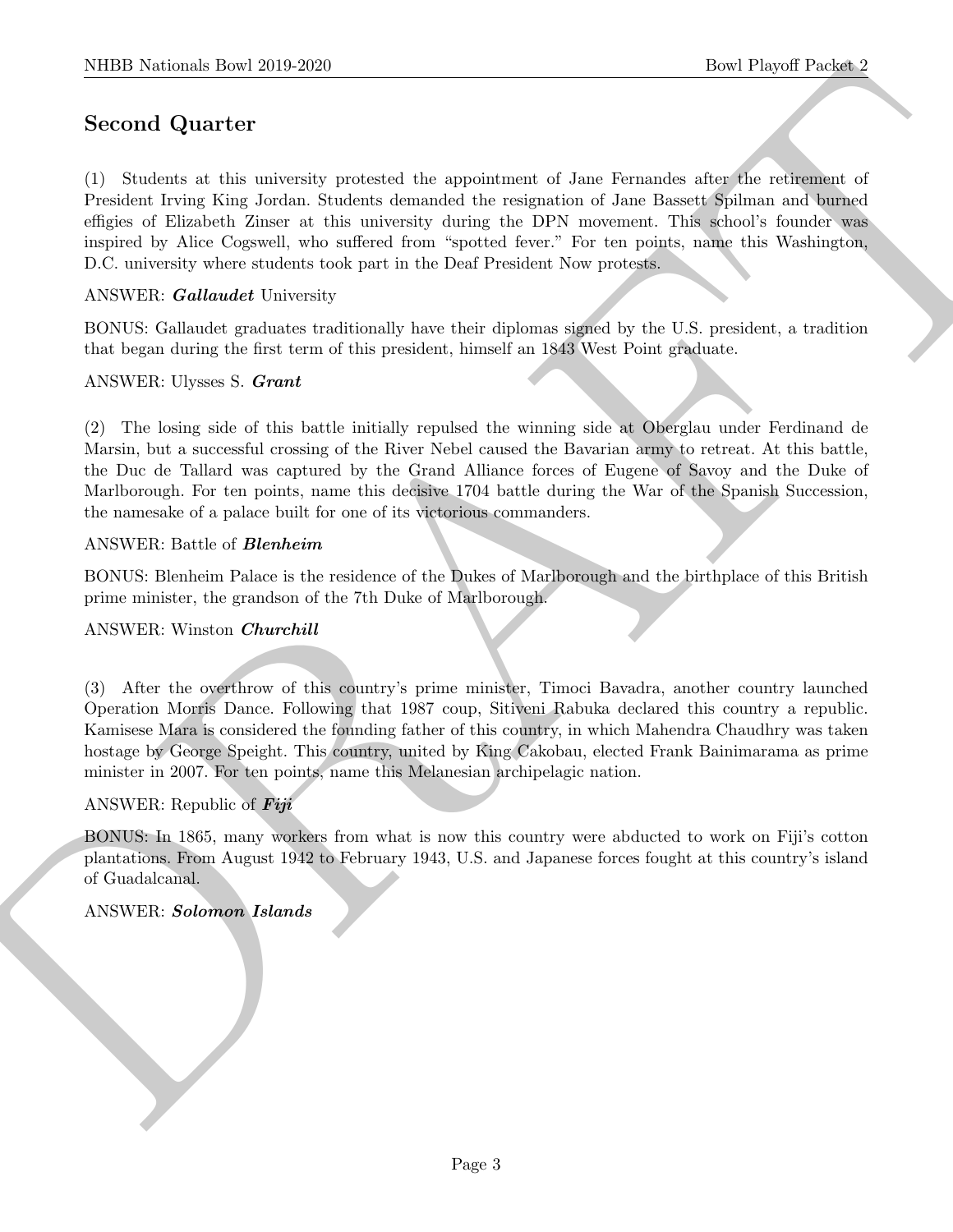NIBB Noticeals how 2019-2020.<br>
The Playeri Passets of the School (1988). The Playeri Passets of the School (1988) and the School (1988) and the School (1988) and the School (1988) and the School (1988) and the School (198 (4) Ida C. Craddock was arrested for violating this law by promoting the spiritual movement of Dianism. This law was passed in response to Victoria Woodhull and Tennessee Claflin's expose on Henry Ward Beecher. Margaret Sanger was arrested for violating this law after opening a birth control clinic in New York City, and its namesake was a special agent of the U.S. Postal Service. For ten points, what is this law, named for an anti-vice activist, that banned the passing of obscene materials through the mail?

#### ANSWER: Comstock Law(s)

BONUS: The prohibition on the mailing of birth control in the Comstock Laws was effectively ended by this 1965 Supreme Court case that protects marital privacy against state restrictions on contraception.

#### ANSWER: Griswold v. Connecticut

(5) This "Zola of the Occult" abandoned a cycle of historic plays but did complete a story about Olaus Petri's struggle to free the Church of Sweden from Roman domination, Master Olof. This author related his struggles with mental illness in the autobiographical novel, Inferno. This author of A Dream Play and The Ghost Sonata wrote a play in which the protagonist commits suicide with a razor, Miss Julie. For ten points, name this author of The Red Room, considered the "Father of modern Swedish literature."

#### ANSWER: August Strindberg

BONUS: Some of Strindberg's work is based on the ideas of this Swedish theologian, known for his book on the afterlife, Heaven and Hell.

#### ANSWER: Emanuel Swedenborg

(6) Anna Louise Strong relocated to this country after being expelled by a northern neighbor. Jack Belden reported on a conflict in this country, though he refused to conduct interviews with its leader in a cave. It's not India, but Douglas MacArthur accused Agnes Smedley of espionage following the publishing of her book, Battle Hymn of...[this country]. Red Star over...[this country] titles Edgar Snow's account of a campaign aided by communist journalist, Otto Braun. For ten points, name this Asian country.

#### ANSWER: People's Republic of China

BONUS: Anna Louise Strong developed a friendship with this African-American leader of the Niagara Movement and author of The Souls of Black Folk.

ANSWER: W(illiam)  $E(dward)$  B(urghardt) Du Bois  $[dev-BOYSS]$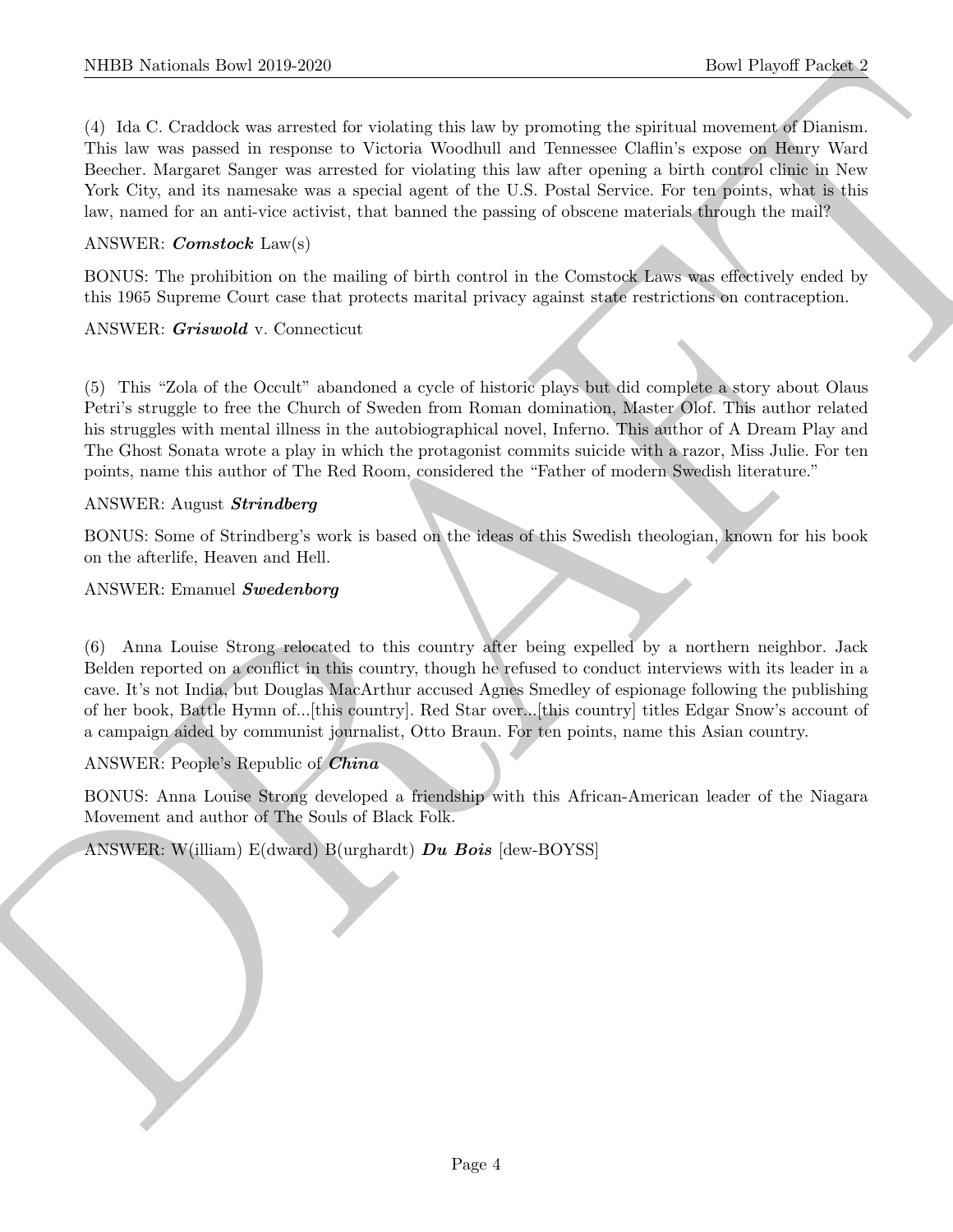(7) A bridge constructed between this city and Fairhaven helped spur early growth. The oldest continuously operating jail in the United States is in this city, where demands for pay raises sparked a 30,000-man strong textile strike in 1928. The Charles W. Morgan was built in this city that lies on Buzzard Bay. The toggling harpoon was invented in this city for its most famous industry. For ten points, name this Massachusetts city in which Hermann Melville worked as a whaler.

#### ANSWER: New Bedford, Massachusetts

BONUS: The whaling ship Charles W. Morgan is now on display in this Connecticut port city with one of the largest U.S. maritime museums, the site of a namesake massacre when colonists set fire to a Pequot village.

#### ANSWER: Mystic, Connecticut

(8) During this war, the 12th Infantry Regiment was decimated at the Battle of Sand Butte. A leader of one side in this war asked Edward Canby to "give us a home in our country" before cutting his throat. This war opened at the Battle of Lost River, which began after the US Army forced a band of the namesake tribe back to the Klamath Reservation. Before his execution during this war, Kintpuash, known as "Captain Jack," fled to Lava Beds National Monument. For ten points, name this 1872-73 war in northeastern California.

#### ANSWER: Modoc War (accept Modoc Campaign, accept Lava Beds War before mentioned)

BONUS: One member of the 12th Infantry present at Utah Beach on D-Day was this enigmatic author of the short stories, "Slight Rebellion off Madison" and "A Perfect Day for Bananafish."

#### ANSWER: J.D. Salinger

NIBB Notionals how 2019-2020<br>
T. A hidden contained best were this city and Endower is therefore the properties and contain the properties of the state<br>
continuously synchrise paths of the Formal Source of which experimen (9) According to the Bamboo Annals, this figure died during a hunting trip on Mount Kuaiji and was then buried in Shaoxing. During his reign, this figure divided his kingdom into nine zhou or provinces. This figure's wisdom impressed King Shun so much that he was made heir to the throne over Shun's own son. This figure helped his father, Gun, utilize growing soil to accomplish his most noted task. For ten points, name this likely legendary founder of the Xia dynasty, who stopped the flooding of the Yellow River.

#### ANSWER: Yu the Great (accept Da Yu)

BONUS: The Xia dynasty may have been legendary, but historically the era of the Xia was followed by this dynasty that ruled China from 1600 to 1046 BC, when it was overthrown by the Zhou dynasty.

ANSWER: **Shang** dynasty (accept **Yin** dynasty)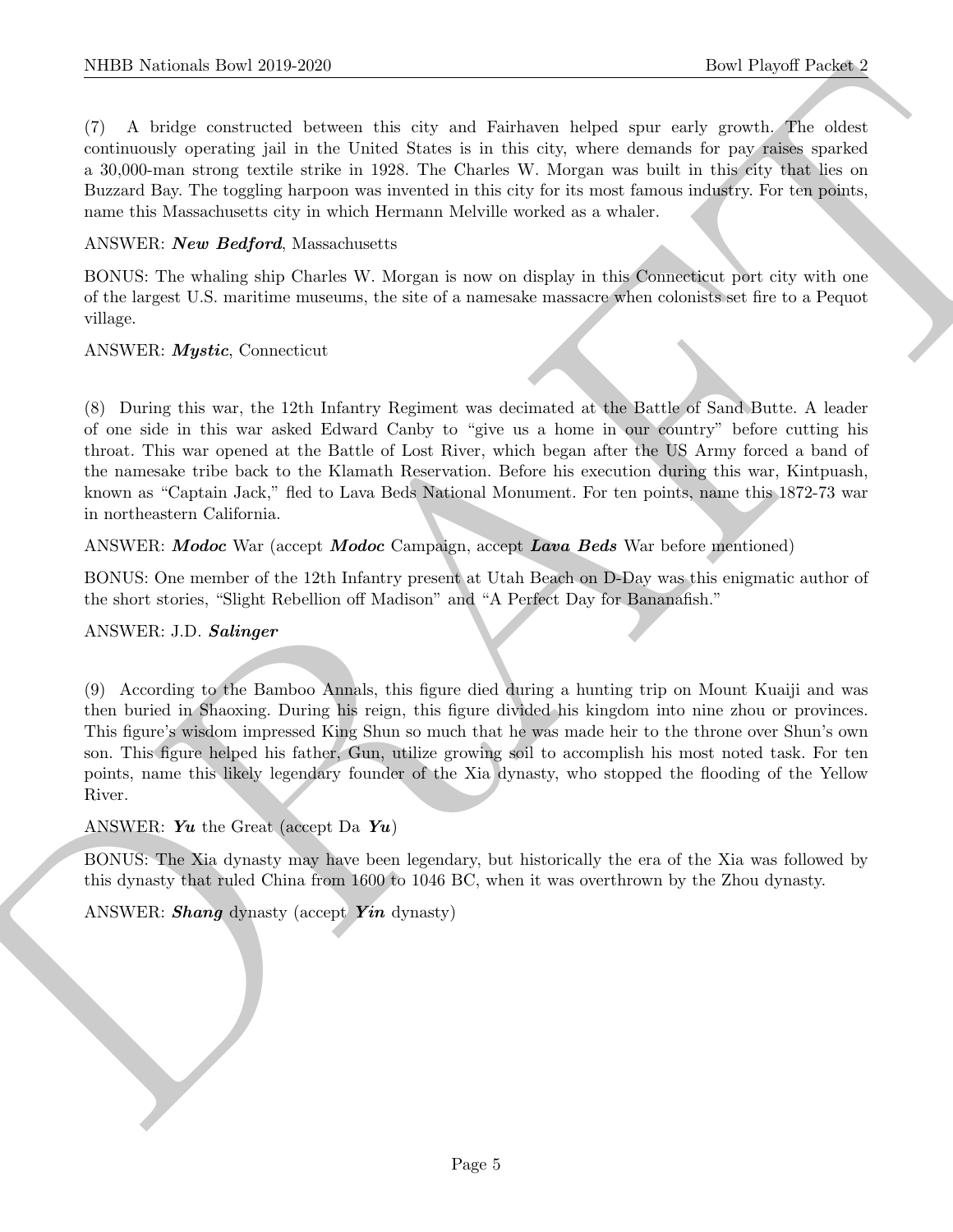SIIDE Normals them 2019-2220.<br>
The Player Payer is considered a single deviation of the background of the smaller deviate background with American soveral that and the same of the same of the same of the same of the same (10) This man's flag included a six-pointed star and the double-bladed Dhu'l-Fiqar sword. This man, who was given the name "Silver Arm" for his silver prosthetic limb, negotiated with Andrea Doria for the release of Turget Reis. While allied with France, this man led the Siege of Nice [neece] in 1543, a decade after he conquered Tunis and five years after he faced an attack from Charles V. For ten points, name this Sultan of Algiers, an Ottoman admiral known as "Redbeard."

ANSWER: *Hayreddin Barbarossa* (accept either underlined portion, accept Hizir *Hayrettin* Pasha, accept Hizir Reis)

BONUS: Barbarossa faced Andrea Doria and the navy of the Holy League at the Battle of Preveza, fought in the same waters as this 31 BC battle at which a defeat of Marc Antony allowed Octavian to consolidate his power.

ANSWER: Battle of Actium

# Third Quarter

The categories are . . .

- 1. Populism in the United States
- 2. Time of Troubles
- 3. Indonesia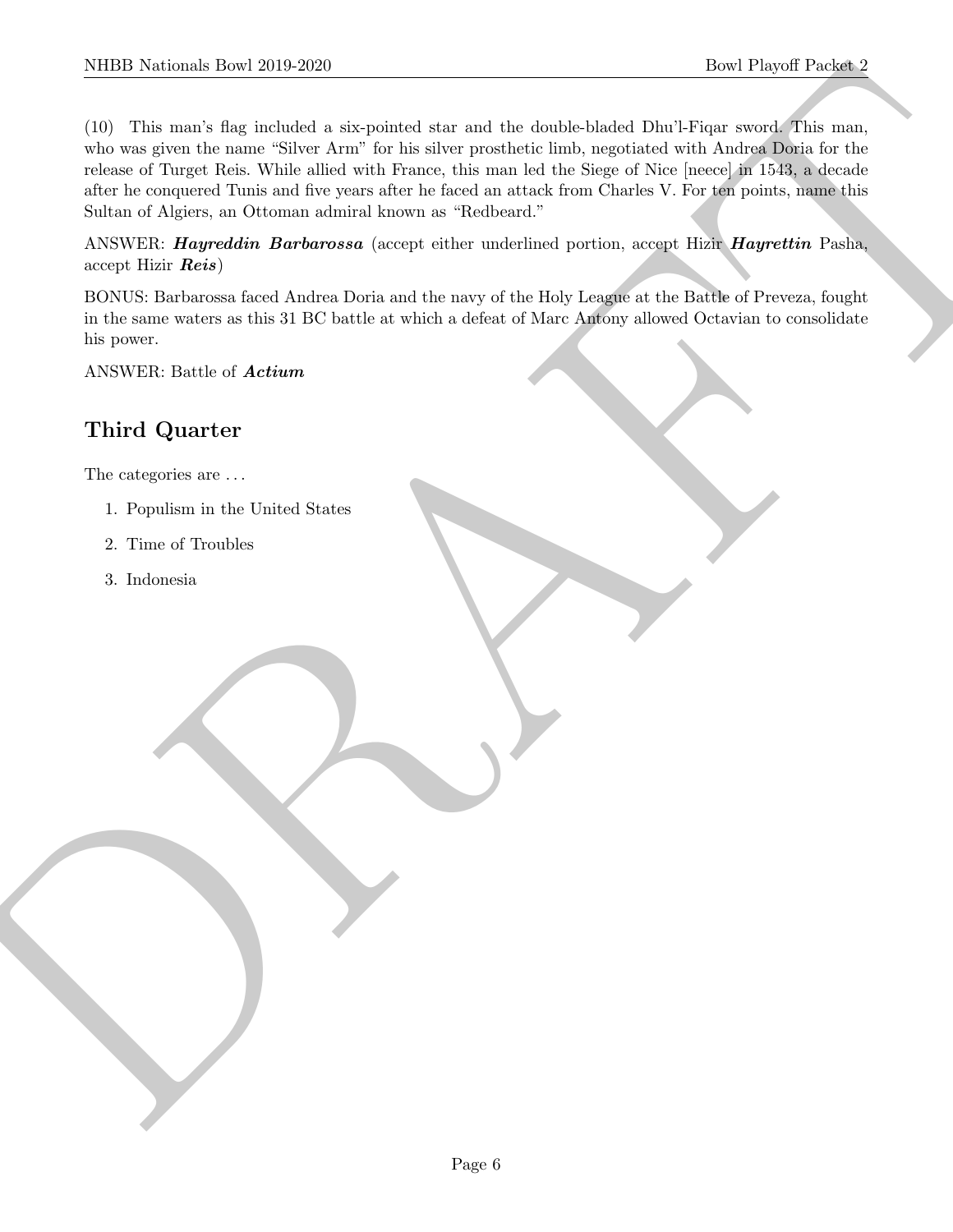POPULISM IN THE UNITED STATES

Name the...

(1) Democrat who gave the Cross of Gold speech, nicknamed the "Great Commoner"

ANSWER: William Jennings Bryan

(2) Movement that aimed to expand a bimetallic money system

#### ANSWER: Free Silver

(3) Tax promoted in the Ocala Demands, eventually adopted in the 16th Amendment

#### ANSWER: Income tax

(4) Platform adopted in the largest city of Nebraska, described as a Second Declaration of Independence

#### ANSWER: Omaha Platform

(5) Iowa representative and first Populist presidential candidate

ANSWER: James B(aird) Weaver

(6) Protest march of unemployed workers on Washington, D.C., led by a namesake Ohio businessman

#### ANSWER: Coxey's Army

SIIDED Nortonals There 2019 2020<br>
Power Lucia at The Users of Color and Color appears, release of the "Crime Community"<br>
ANNEW RE Was a Joseph and Color and Color and Color and Color Times Community<br>
ANNEW RE Power Sides a (7) State in which a fusion of the Populists and the Republican Party took control of the state legislature in 1894

#### ANSWER: North Carolina

(8) Last Populist presidential nominee, a Georgia newspaper editor

ANSWER: Thomas E(dward) Watson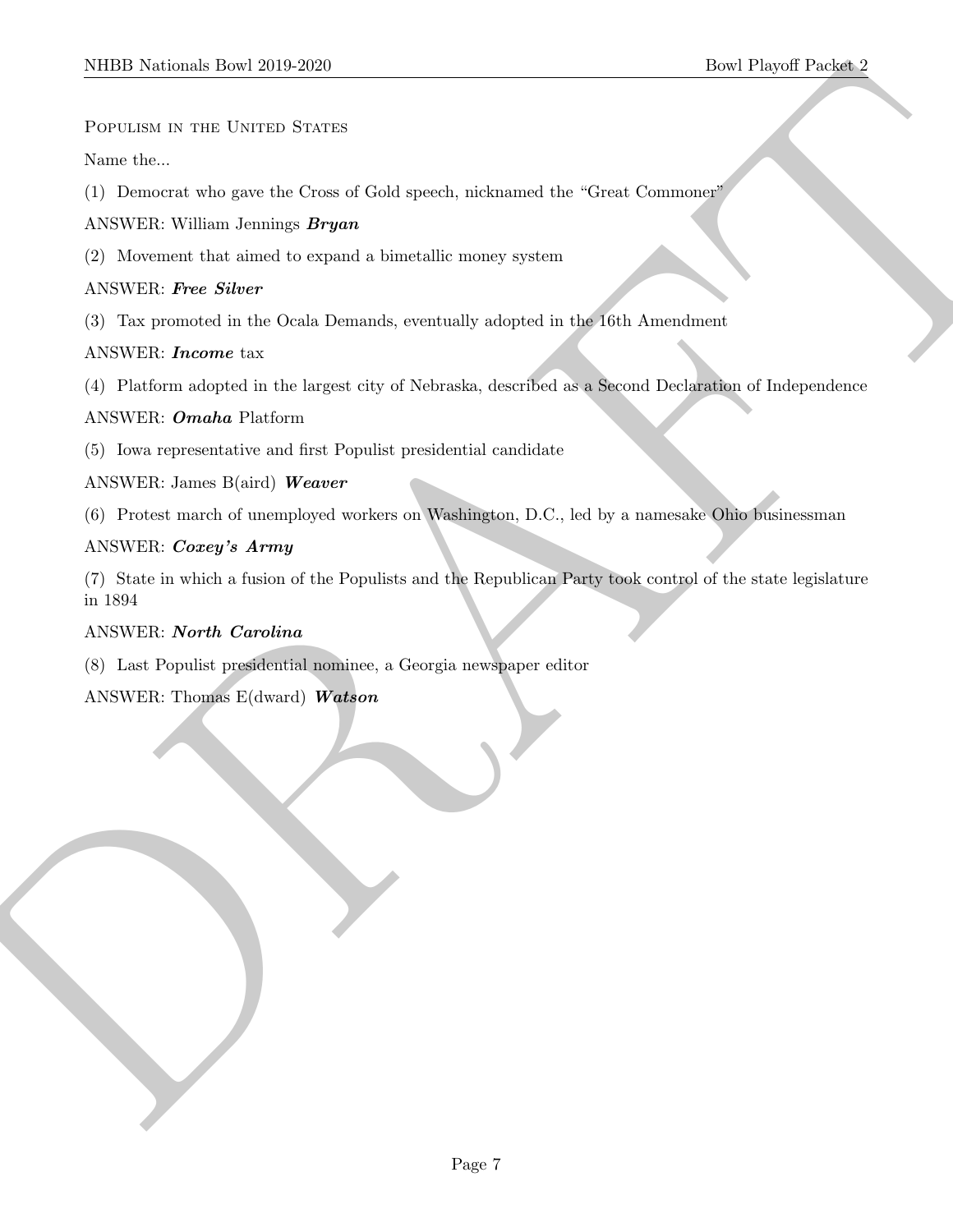Time of Troubles

Name the...

(1) Russian imperial ruling house whose leader became Tsar at the end of the Time of Troubles

ANSWER: House of Romanov

(2) Dynasty founded by a Varangian prince whose extinction began the period

ANSWER: Rurikid Dynasty

(3) Usurper Tsar who reigned from 1598 to 1605, the subject of a Pushkin play

#### ANSWER: Boris Godunov

(4) Name of Ivan the Terrible's youngest son, who was impersonated by three pretenders

ANSWER: **Dmitry** Ivanovich, of Uglich (or of Moscow)

(5) Empire whose military commander Jacob de la Gardie lost the Battle of Klushino

ANSWER: Sweden (accept Swedish Empire)

(6) King of Poland who used this period as an opportunity to invade

- ANSWER: Sigismund III Vasa
- (7) Boyar who succeeded the first imposter pretender, forced to become a monk after he was deposed

ANSWER: Vasili *Shuisky* (accept *Vasili IV* of Russia, accept *Basil IV* of Russia)

NIBER Normal: Deel 2019-2020<br>
Deel Poyseft Deel<br>
Normal Deel Control ming have whose looker houses. That at the end of the Times of Translate<br>
ANNY RE House of development<br>
(2) Depends founded by a Ventaginal prime where e (8) Region on the southern bank of the Gulf of Finland, ceded to a neighbor after a namesake war ANSWER: Ingria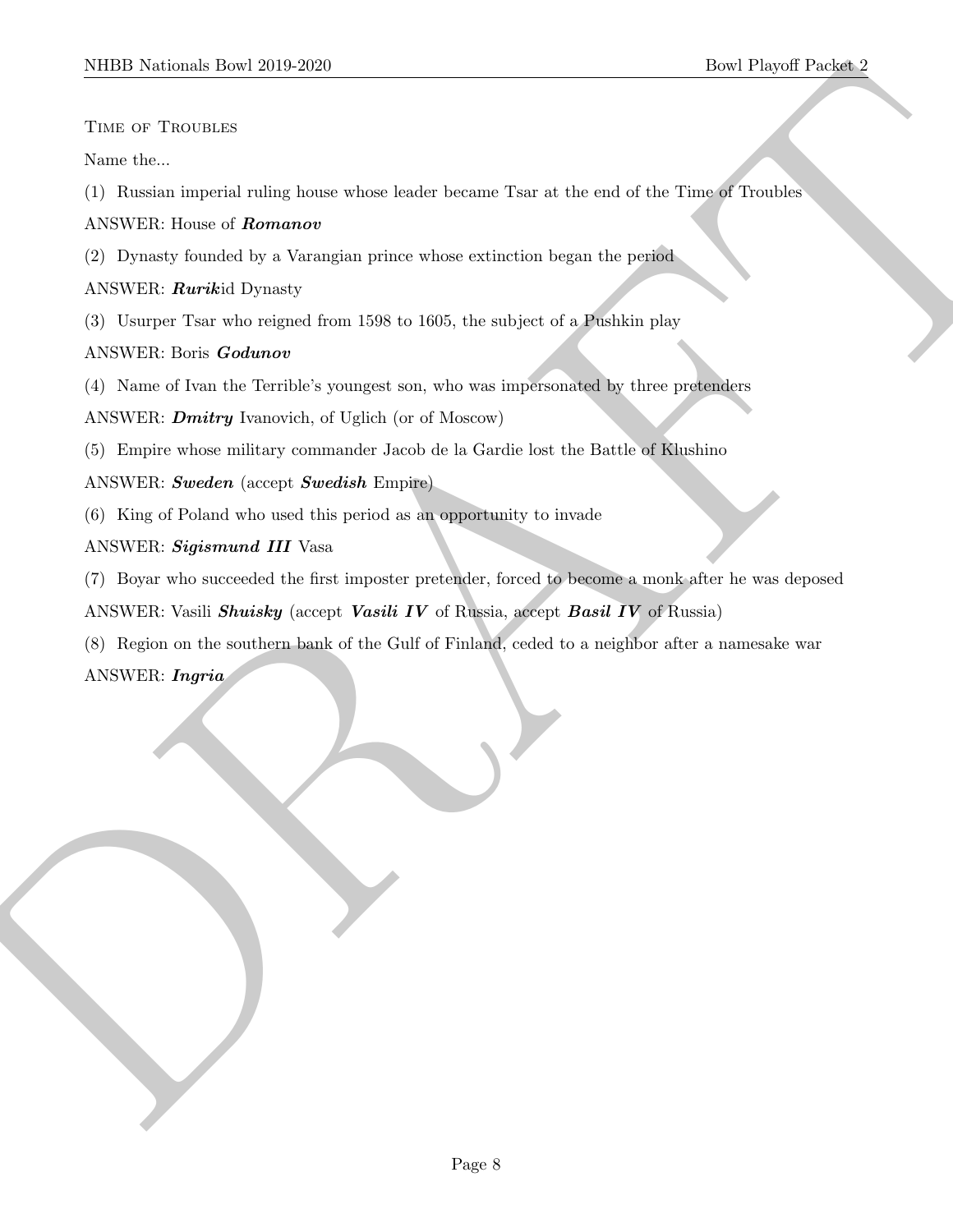#### Indonesia

Name the...

(1) Capital city renovated by the New Order regime

#### ANSWER: Jakarta

(2) Country that ruled over the colony through its "United East India Company"

#### ANSWER: The *Netherlands* (accept *Holland*, accept *Nederland*)

(3) First president of Indonesia who implemented "Guided Democracy" before being deposed by Suharto

#### ANSWER: Sukarno (accept Kusno Sosrodihardjo)

(4) 7th president of Indonesia, re-elected in 2019

#### ANSWER: Joko Widodo (accept Jokowi, accept Mulyono)

(5) Indonesian city where the Non-Aligned Movement was formed at a 1955 conference

#### ANSWER: Bandung

(6) Party blamed for the 30th September Movement and targeted in the mass killings of 1965-66

ANSWER: Indonesian *Communist* Party (accept the PKI, accept Partai *Komunis* Indonesia)

(7) Hindu kingdom established by Raden Wijaya on Java that reached its height under Hayam Wuruk

#### ANSWER: Majapahit Empire

SIDDI Norional: Dowl 2019-2020<br>
Novel Poysit Posterior<br>
North Legislation<br>
2010 Copies des versionnel by the New Order regine<br>
ANSWER: *Debetriands* (overy *Librium de Value Couplines*<br>
22) Commy dat raind over the endog (8) Buddhist maritime empire centered around Palembang that controlled all trade through the Sunda and Malacca straits

ANSWER: Srivijaya Empire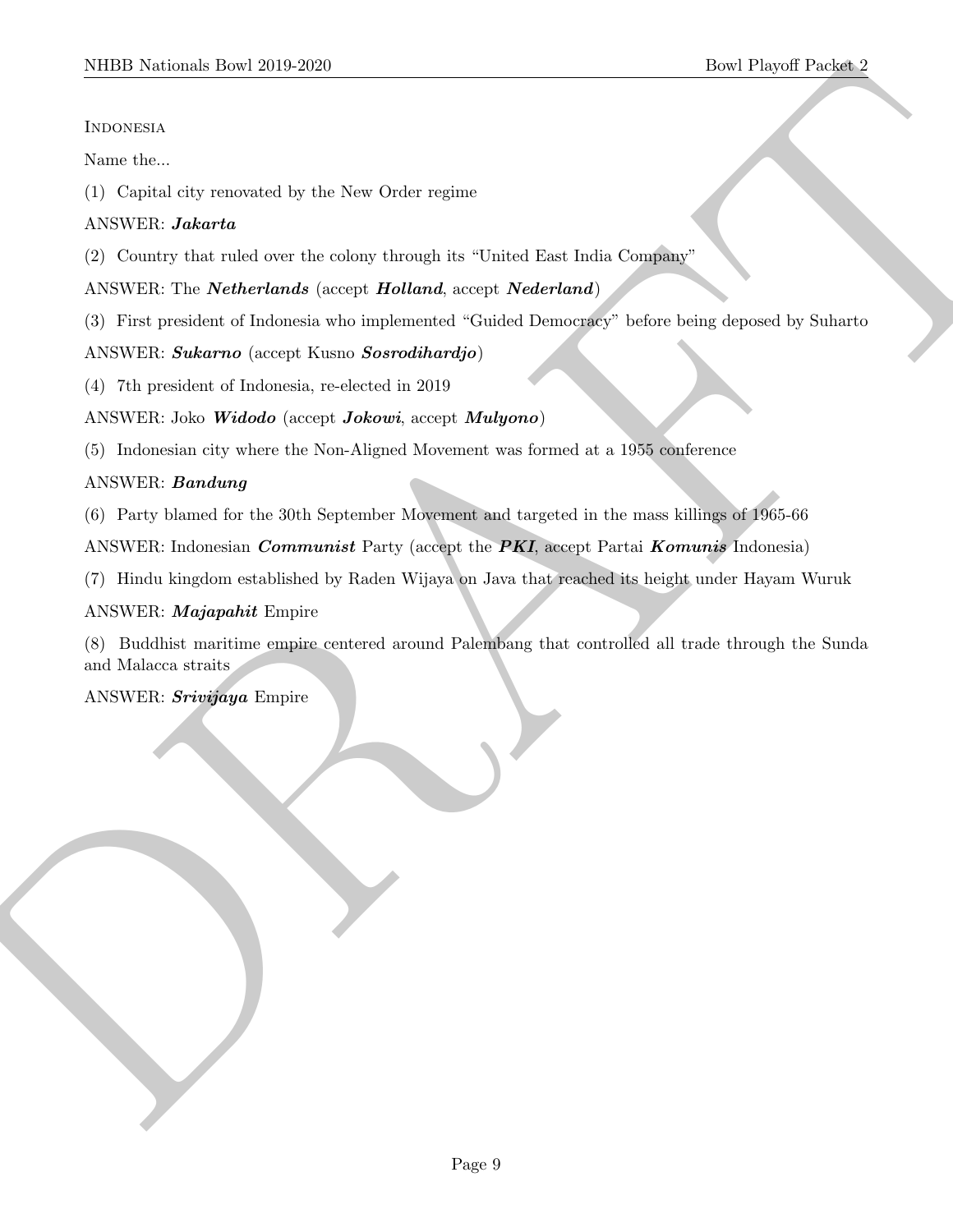## Fourth Quarter

NIBB Noticeals how 20:0 269<br>
Devel Poyent Poyent Poyent Poyent Poyent Poyent Poyent Poyent Poyent<br>
To This politicism led a filluoteer with Hobert La Fuldeble of the Areae of Spin Bill in 1917.<br>
Cities chellent factors by (1) This politician led a filibuster with Robert La Follette of the Armed Ship Bill in 1917. Other defiant stances by this man include his crossing of the aisle to support Al Smith in 1928. This politician announced changes to House rules on St. Patrick's Day in 1910 to oust tyrannical Speaker, (+) "Uncle Joe" Cannon. This man was featured as one of the "Courageous Eight" in John F. Kennedy's Profiles in Courage for protesting US entry into World War One. This politician authored a bill outlawing  $(*)$  "yellow-dog" contracts with Fiorello LaGuardia. For ten points, name this progressive senator from Nebraska.

ANSWER: George William Norris

(2) Plans for this event were initially laid out after the Four Days Battle. Upnor Castle and the Gillingham line failed to prevent this event, during which Unity was the first ship lost. Royal James and Royal Oak were burnt at Chatham dockyards during this event. The (+) Royal Charles was captured during this event, and its royal arms are on display at the Rijksmuseum. Johan De Witt masterminded this event, and (\*) Dutch forces during this event were commanded by Michel de Ruyter. For ten points, name this successful surprise attack by the Dutch on the English fleet which ended the Second Anglo-Dutch War.

#### ANSWER: Raid on the Medway

(3) The leader of the winning side at this battle swore he would take the Aruna road, through what is today known as the "Northern Triangle," as his "nostrils [were] rejuvenated with life and satisfaction." The victors at this battle looted the countryside of the Jezreel Valley. Details about this battle came from the scribe Tjaneni and were recorded in the (+) Hall of Annals at the Temple of Amun. This battle was fought a year after its victor succeeded his stepmother Hatshepsut. The (\*) Canaanites and the King of Kadesh were defeated at this battle by Thutmose III. For ten points, name this 1457 BC battle.

#### ANSWER: Battle of Megiddo

(4) Historian John Paynter described Judson Diggs's role as a "Judas" in this event. Horace Mann served as a lawyer to those indicted in this event including Captain Daniel Drayton and Edward Sayres, who owned its namesake. The Salem was sent out by  $(+)$  slaveowners in this event and captured a ship at Point Lookout. Paul Jennings, a former slave to James Madison helped plan this event, and after it occurred, Henry Ward Beecher's church freed the (\*) Edmonson sisters. 77 people attempted escape in, for ten points, what 1848 incident in Washington, D.C, the largest non-violent slave escape attempt in America?

#### ANSWER: Pearl Incident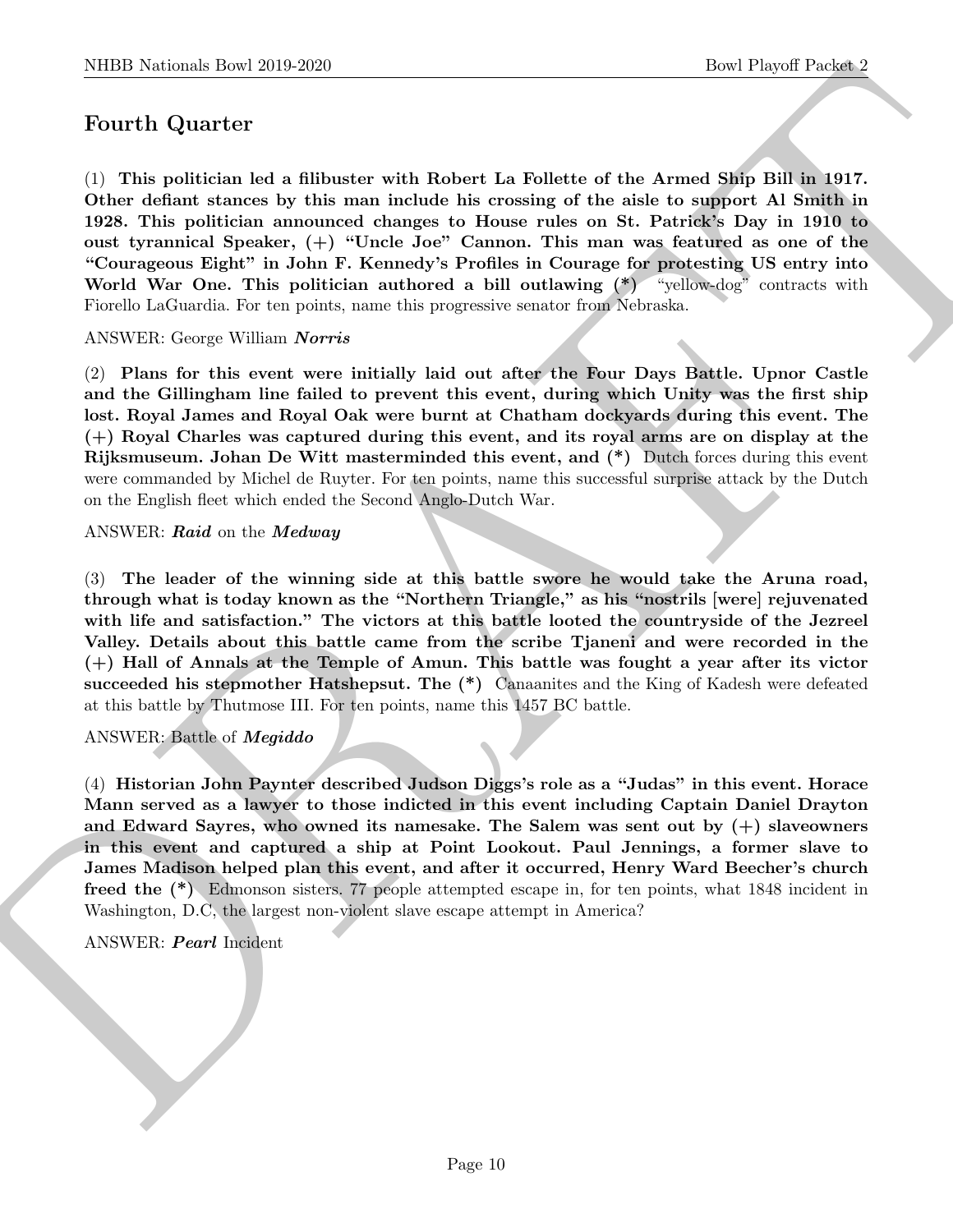NIBER Noticeals how 2019 2629<br>
Contributed the manifold is for easier to the sin a method of the sin associated the sin a matrix in the sin and<br>
Contributed to the sinus of the sinus contributed to the sin a matrix<br>
and t (5) This poet claimed "to live in mankind is far more than to live in a name" in his elegy to John Altgeld, "The Eagle That is Forgotten." A "bronzed, lank man" in a "high top-hat" is unable to sleep in one of this author's poems because "too many peasants fight" as he paces through (+) Springfield, Illinois. The refrain "Are you washed in the blood of the lamb?" is repeated in another of this man's poems about the death of the founder of the (\*) Salvation Army. For ten points, name this poet of "Abraham Lincoln Walks at Midnight" and "General William Booth Enters into Heaven."

#### ANSWER: Vachel Linsday

(6) This leader died on a mountain now named after him during the Siege of Panticapeum. This man eliminated his brother, Chrestus, and his mother, Laodice, to become sole heir to the throne. Pliny the Elder related that this man could speak the languages of  $(+)$  all 22 nations he governed. This man was defeated in a series of conflicts that pitted him against military leaders like Lucius Lucullus. Delphi's treasury was sacked by Lucius Cornelius Sulla in the first conflict against this one-time ruler of (\*) Asia Minor. For ten points, name this king of Pontus and formidable opponent of Rome.

ANSWER: *Mithridates* VI Eupator (accept *Mithridates* the Great)

(7) This man's wife, Hannah Wilkinson, became the first American woman to receive a patent. As a child, this man worked at Jedediah Strutt's operation which utilized a water frame. This man employed the "Rhode Island System" for his operations and built The Old Green (+) Mill. With William Almy and Moses Brown, this man used Richard Arkwright's ideas to build a water-powered mill in Pawtucket. Name this  $(*)$  "traitor" to England who built, for ten points, the first water mills in the United States, a man whom Andrew Jackson called, the "father of the American Industrial Revolution."

#### ANSWER: Samuel Slater

(8) The hereditary fudai branch of these people was the origin of each of the "Four Great Generals." The policy of sankin-kotai required these people to leave their han every other year to live in the capital. During the  $(+)$  Meiji Restoration the kuge merged with this class to form the kazoku. With a name translating to "large land," these people were forced to cut down on the size of their (\*) samurai armies under Tokugawa Ieyasu. For ten points, name these powerful Japanese feudal lords, second only to the shogun.

#### ANSWER: Daimyo

(9) This man is depicted within a crowd witnessing a scene from Augustine's City of God in a painting he commissioned titled La Gloria. On the advice of Pietro Aretino, one portrait of this man alludes to St. George despite his being too (+) gout-stricken to ride a horse. An eagle carrying an olive branch flies over this man's head in a painting by Anthony van Dyck. In one portrait, this man is depicted emerging from a forest on horseback during a victory against the Schmalkaldic League. (\*) Titian painted a portrait of, for ten points, what Holy Roman Emperor "at Muhlberg"?

ANSWER: Charles V, Holy Roman Emperor (accept Carlos I, accept Charles I of Spain)